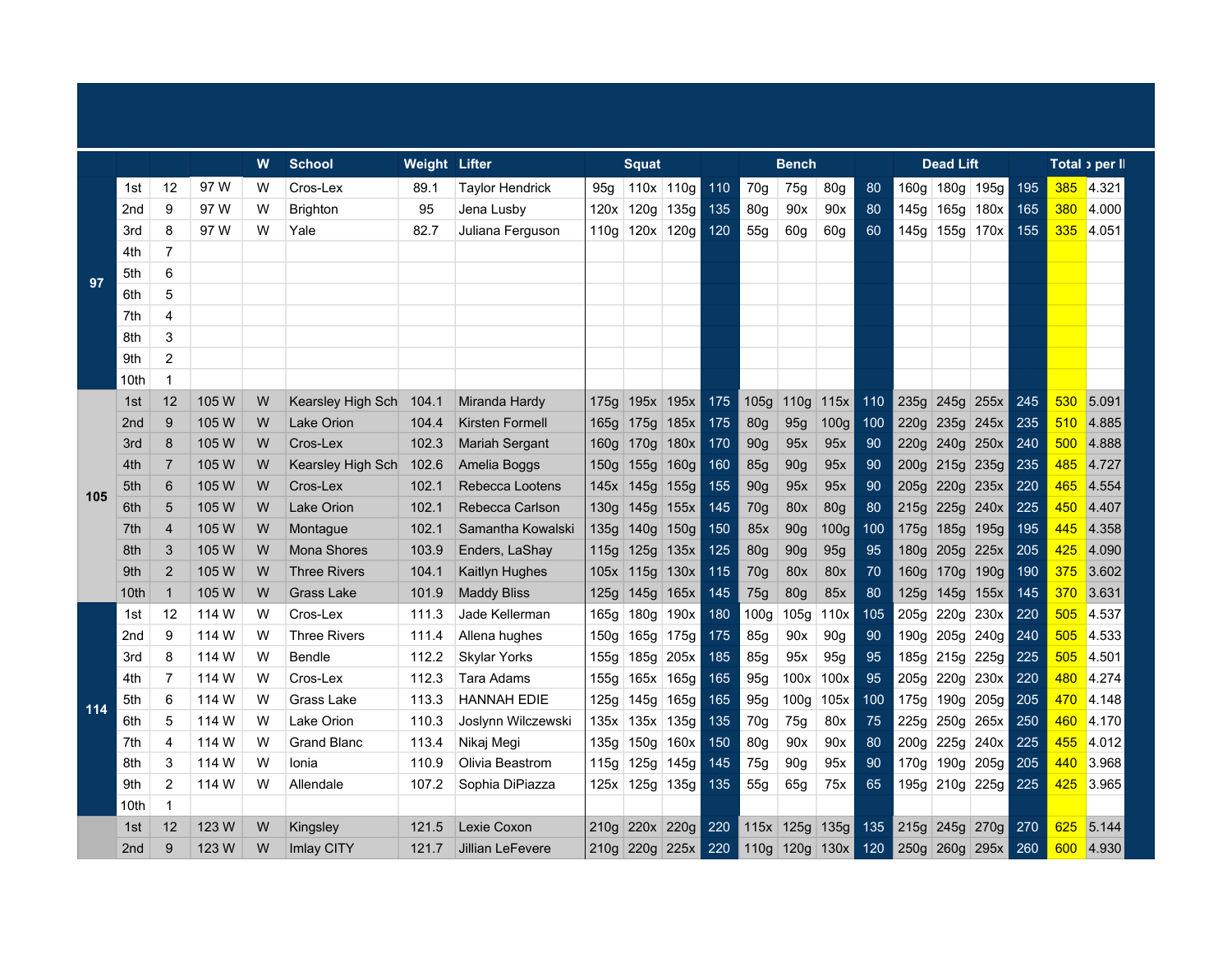|     | 3rd  | 8              | 123 W | W | Cros-Lex            | 122.7 | Ashlyn Mcneil          | 190g             | 200 <sub>g</sub> | 205g             | 205 | <b>85g</b>       | 90g              | 95x              | 90  | 260g | 285g           | 315x      | 285 | 580        | 4.727 |
|-----|------|----------------|-------|---|---------------------|-------|------------------------|------------------|------------------|------------------|-----|------------------|------------------|------------------|-----|------|----------------|-----------|-----|------------|-------|
|     | 4th  | 7              | 123 W | W | Whitehall           | 121.1 | Julia Bedau            | 200g             |                  | $215x$ 215x      | 200 | 120g             | 125x             | 125g             | 125 | 250g |                | 275x 275x | 250 | 575        | 4.748 |
| 123 | 5th  | 6              | 123 W | W | Davison             | 121.4 | Kaili Miller           | 210x             | 210g 225x        |                  | 210 | 85g              | 90x              | 90x              | 85  | 250g |                | 260g 275g | 275 | 570        | 4.695 |
|     | 6th  | 5              | 123 W | W | Independent(Bordo   | 121.6 | Lira Bordoley          | 180g             |                  | 190g 210g        | 210 | 95g              | 100 <sub>g</sub> | 110x             | 100 | 250x |                | 250x 250g | 250 | 560        | 4.605 |
|     | 7th  | 4              | 123 W | W | <b>PHHS</b>         | 120.5 | Kayla Whiting          | 185g             | 200g 210x        |                  | 200 | 90g              | 95g              | 105g             | 105 | 230g |                | 245g 250x | 245 | 550        | 4.564 |
|     | 8th  | 3              | 123 W | W | Cros-Lex            | 119.3 | Gabby Day              | 185x             |                  | 185g 200x        | 185 | 85x              | 85g              | 90x              | 85  | 225g |                | 245g 265g | 265 | 535        | 4.484 |
|     | 9th  | 2              | 123 W | W | Onsted              | 119.6 | <b>Holly Morse</b>     | 150g             | 185x             | 185g             | 185 | 100 <sub>g</sub> | 115x             | 125x             | 100 | 250a |                | 275x 275x | 250 | 535        | 4.473 |
|     | 10th | $\mathbf{1}$   | 123 W | W | Schoolcraft         | 121.1 | Aislyn Shannon         | 180g             | 185g             | 190x             | 185 | 90 <sub>g</sub>  | 95x              | 95x              | 90  | 240a | 245g           | 255g      | 255 | 530        | 4.377 |
|     | 1st  | 12             | 132 W | W | Allendale           | 127.5 | <b>Grace Perrin</b>    | 215g             | 225g             | 235g             | 235 | 120g             | 130 <sub>g</sub> | 135x             | 130 | 315g | 330g           | 340g      | 340 | 705        | 5.529 |
|     | 2nd  | 9              | 132 W | W | Marcellus           | 129   | Katie Marsh            | 255g             | 265g             | 275x             | 265 | 165g             | 170x             | 175x             | 165 | 260g |                | 265x 265g | 265 | 695        | 5.388 |
|     | 3rd  | 8              | 132 W | W | Grandville          | 129.8 | Charli Sanchez         | 240g             | 255g             | 275x             | 255 | 110g             | 120g             | 130g             | 130 | 275g | 295g           | 315x      | 295 | 680        | 5.239 |
|     | 4th  | 7              | 132 W | W | <b>Grand Haven</b>  | 131.2 | Natalie Bremmer        | 185g             |                  | $205g$ 215g      | 215 | 105g             | 120g             | 125g             | 125 | 245g | 285g           | 300g      | 300 | 640        | 4.878 |
| 132 | 5th  | 6              | 132 W | W | Maple Valley        | 131.8 | <b>Cameron Wells</b>   | 205g             | 210g             | 220g             | 220 | 95g              | 100x             | 100g             | 100 | 240a | 265g           | 280g      | 280 | 600        | 4.552 |
|     | 6th  | 5              | 132 W | W | Lake Orion          | 130.3 | Erin Kurtycz           | 210g             | 220g             | 235g             | 235 | 95g              | 100g             | 105g             | 105 | 230g | 240g           | 255g      | 255 | 595        | 4.566 |
|     | 7th  | 4              | 132 W | W | Lowell              | 130.6 | Jennifer Cooper        | 180x             | 180x             | 180 <sub>g</sub> | 180 | 95g              | 105g             | 110x             | 105 | 255g | 275g           | 300g      | 300 | 585        | 4.479 |
|     | 8th  | 3              | 132 W | W | Standish-Sterling   | 127.2 | Karasyn Kraska         | 200 <sub>g</sub> | 215x             | 215x             | 200 | 110 <sub>g</sub> | 120g             | 130g             | 130 | 225g |                | 250x 250g | 250 | 580        | 4.560 |
|     | 9th  | 2              | 132 W | W | Cros-Lex            | 128.6 | Ryen Radtke            | 205g             |                  | $210x$ 210x      | 205 | 90 <sub>g</sub>  | 95q              | 100 <sub>g</sub> | 100 | 260a |                | 275g 285x | 275 | 580        | 4.510 |
|     | 10th | $\mathbf 1$    | 132 W | W | Traverse City Wes   | 130.6 | Isabelle Jaquish       | 185g             | 195g             | 205g             | 205 | 105g             | 110 <sub>g</sub> | 115x             | 110 | 225g |                | 245g 255g | 255 | 570        | 4.364 |
|     | 1st  | 12             | 145 W | W | Climax-Scotts       | 142.5 | Jenna Haynes           | 275g             |                  | 285x 285g        | 285 | 125g             | 135g             | 140g             | 140 | 305g | 315g           | 335g      | 335 | 760        | 5.333 |
|     | 2nd  | 9              | 145 W | W | Montague            | 137.3 | <b>Madison Diamond</b> | 230g             | 240g             | 255g             | 255 | 120g             | 125g             | 130x             | 125 | 350g | 375g           | 385x      | 375 | 755        | 5.499 |
|     | 3rd  | 8              | 145 W | W | <b>Three Rivers</b> | 143.2 | Kali Heivilin          | 225g             | 245g             | 250g             | 250 | 115g             | 130g             | 135g             | 135 | 320g | 350g           | X         | 350 | 735        | 5.133 |
|     | 4th  | 7              | 145 W | W | Cros-Lex            | 141.5 | Lily Kettlewell        | 260x             | 260g             | 275x             | 260 | 130 <sub>g</sub> | 140g             | 145x             | 140 | 290g | 310g           | 335x      | 310 | 710        | 5.018 |
| 145 | 5th  | 6              | 145 W | W | Grandville          | 140.4 | <b>Courtney Hardin</b> | 210 <sub>g</sub> | 225g             | 240g             | 240 | 135g             | 145g             | 150 <sub>g</sub> | 150 | 295g | 315g           | 335x      | 315 | 705        | 5.021 |
|     | 6th  | 5              | 145 W | W | <b>Bendle</b>       | 133.6 | <b>Brittani Wray</b>   | 225g             |                  | 245x 245g        | 245 | 115g             | 125g             | 135x             | 125 | 285g | 305g           | 315g      | 315 | 685        | 5.127 |
|     | 7th  | 4              | 145 W | W | <b>Three Rivers</b> | 140.3 | <b>Shantel Blyly</b>   | 210g             |                  | 225g 245g        | 245 | 105g             | 115g             | 125g             | 125 | 270g | 290g           | 310g      | 310 | 680        | 4.847 |
|     | 8th  | 3              | 145 W | W | <b>River Valley</b> | 137.9 | <b>Allison Schmidt</b> | 225g             |                  | 245g 255g        | 255 | 95g              | 105g             | 115x             | 105 | 275g |                | 295g 310g | 310 | 670        | 4.859 |
|     | 9th  | 2              | 145 W | W | Davison             | 141.3 | Makayla Pringle        | 235g             | 260x             | 260g             | 260 | 130g             | 140x             | 140x             | 130 | 275g |                | 290x 290x | 275 | 665        | 4.706 |
|     | 10th | $\mathbf{1}$   | 145 W | W | Grandville          | 142.7 | Samantha Thompson 215g |                  | 225g             | 235g             | 235 | 110g             | 120g             | 125x             | 120 | 260g | 275g           | 290g      | 290 | 645        | 4.520 |
|     | 1st  | 12             | 155 W | W | Lake Orion          | 148.8 | Andrea McCallum        | 270g             | 290g             | 300g             | 300 | 125g             | 135g             | 140x             | 135 |      | 255g 275g 285g |           | 285 | <b>720</b> | 4.839 |
|     | 2nd  | 9              | 155 W | W | <b>WOLL</b>         | 154.7 | <b>Kris Carver</b>     | 225g             | 245g 275g        |                  | 275 | 110g             | 125g             | 140x             | 125 | 250g |                | 275g 300g | 300 | 700        | 4.525 |
|     | 3rd  | 8              | 155 W | W | Henry Ford II       | 150.1 | Payton Albrecht        | 215g             | 225g             | 235g             | 235 | 115g             | 125g             | 130 <sub>g</sub> | 130 | 285g |                | 300g 315g | 315 | 680        | 4.530 |
|     | 4th  | $\overline{7}$ | 155 W | W | Cros-Lex            | 152.7 | Maddie Seppo           | 240g             | 255x             | 255g             | 255 | 115g             | 120x             | 125x             | 115 | 260a | 280x           | 280g      | 280 | 650        | 4.257 |
| 155 | 5th  | 6              | 155 W | W | Whitehall           | 151.8 | Kayla Hite             | 205g             | 225x             | 225g             | 225 | 125g             | 135g             | 145x             | 135 | 275g | 285g           | 300x      | 285 | 645        | 4.249 |
|     | 6th  | 5              | 155 W | W | Yale                | 150.6 | Paige French           | 180g             | 195g             | 205g             | 205 | 120g             | 130x             | 130x             | 120 | 275g | 300g           | 315g      | 315 | 640        | 4.250 |
|     | 7th  | 4              | 155 W | W | North Branch        | 154   | Emma Bloss             | 210 <sub>g</sub> | 225g             | 240g             | 240 | 110 <sub>g</sub> | 125g             | 135g             | 135 | 225g | 250g           | 260g      | 260 | 635        | 4.123 |
|     | 8th  | 3              | 155 W | W | Grandville          | 154.7 | Alex Webster           | 200 <sub>g</sub> | 220g 235x        |                  | 220 | 105 <sub>g</sub> | 115g 120x        |                  | 115 | 265g | 280g           | 300g      | 300 | 635        | 4.105 |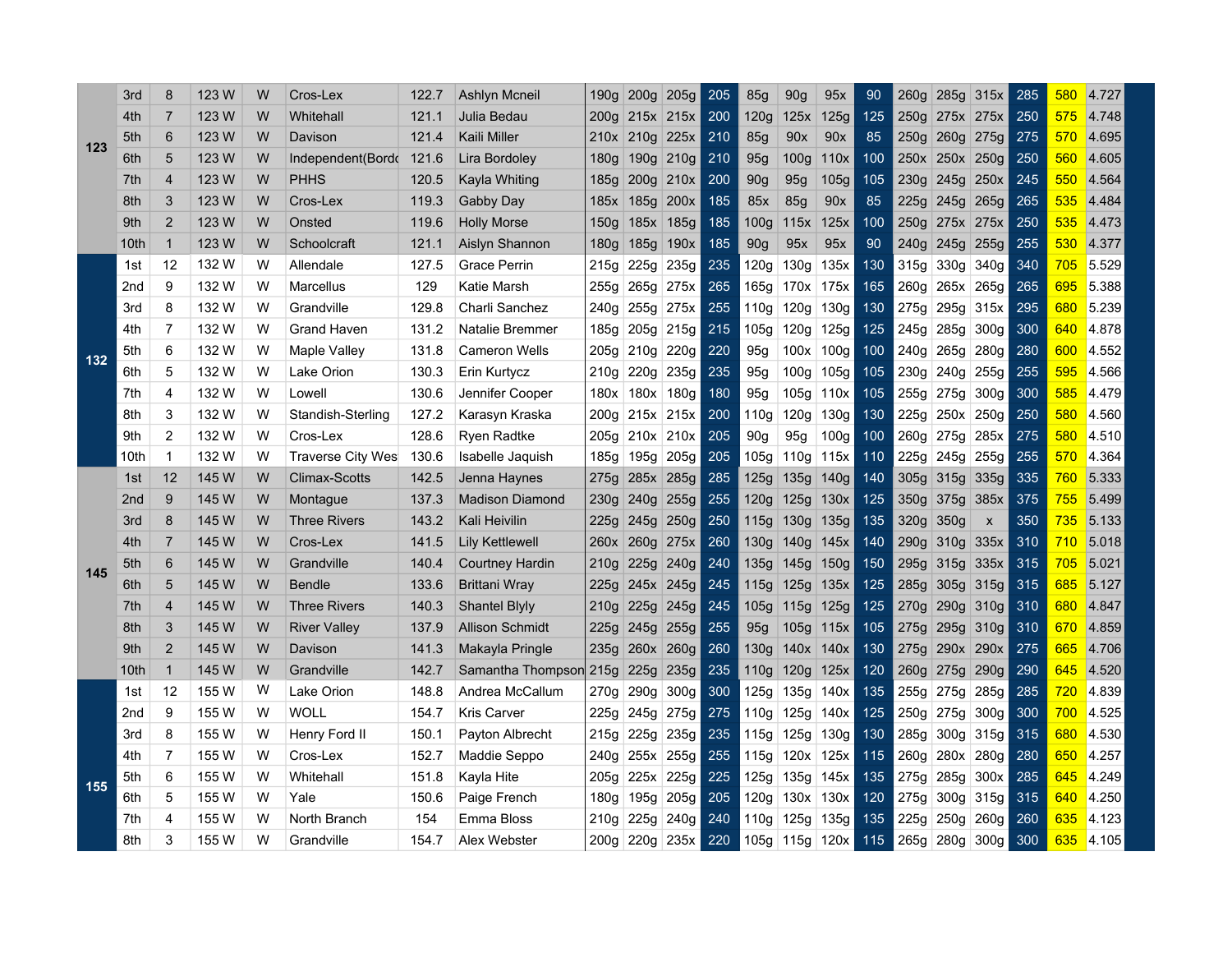|     | 9th             | $\overline{2}$ | 155 W | W | Dexter              | 149.8 | <b>Ellen Barnes</b>      | 210g | 220x 220g      |           | 220 | 125g             | 135x             | 135x             | 125 | 275x             | 275g | 285g             | 285 | 630        | 4.206 |
|-----|-----------------|----------------|-------|---|---------------------|-------|--------------------------|------|----------------|-----------|-----|------------------|------------------|------------------|-----|------------------|------|------------------|-----|------------|-------|
|     | 10th            | $\mathbf 1$    | 155 W | W | Standish-Sterling   | 152.8 | Taylor Krzyzaniak        |      | 210g 220g 230x |           | 220 | 110g             | $120x$ 120x      |                  | 110 |                  |      | 255g 275g 295g   | 295 | 625        | 4.090 |
|     | 1st             | 12             | 165 W | W | Whitehall           | 162.2 | <b>Maelie Hope</b>       | 265g | 280g 300x      |           | 280 |                  | 165x 180g        | 200x             | 180 | 275g             |      | $300g$ 325g      | 325 | 785        | 4.840 |
|     | 2 <sub>nd</sub> | 9              | 165 W | W | Davison             | 161.9 | Cara Nanney              | 290x | 290g 315x      |           | 290 | 135g             | 145g             | 150x             | 145 | 275g             |      | 315g 335x        | 315 | 750        | 4.632 |
|     | 3rd             | 8              | 165 W | w | Lakeview - (St. Cla | 158.7 | Sikyaah Conley           | 245x | 265g           | 280x      | 265 | 125g             | 135g             | 145x             | 135 | 330g             | 340g | 355x             | 340 | 740        | 4.663 |
|     | 4th             | $\overline{7}$ | 165 W | w | Lake Orion          | 162.4 | Sydney Myszenski         | 250g | 265g           | 280g      | 280 | 115g             | 120g             | 130 <sub>g</sub> | 130 | 285g             | 305g | 325g             | 325 | 735        | 4.526 |
|     | 5th             | 6              | 165 W | w | Lake Orion          | 161.2 | <b>Olivia Earnest</b>    | 250g |                | 270x 270g | 270 | 110g             | 120g             | 125x             | 120 | 275q             | 290g | 300 <sub>g</sub> | 300 | 690        | 4.280 |
| 165 | 6th             | 5              | 165 W | W | Kingsley            | 161.1 | <b>Tori Mcintosh</b>     | 255x | 255g           | 275g      | 275 | 120g             | 130g             | 135g             | 135 | 275x             | 275g | 290x             | 275 | 685        | 4.252 |
|     | 7th             | $\overline{4}$ | 165 W | W | Goodrich            | 163.3 | Savannah Stratton        | 245g | 255g           | 260x      | 255 | 95g              | 105g             | 110g             | 110 | 275g             | 290g | 305g             | 305 | 670        | 4.103 |
|     | 8th             | 3              | 165 W | W | Cros-Lex            | 158.1 | Karlie Robertson         | 235g | 250x           | 250x      | 235 | 110 <sub>g</sub> | 115x             | 115g             | 115 | 295g             | 315g | 340x             | 315 | 665        | 4.206 |
|     | 9th             | $\overline{2}$ | 165 W | w | LakeVille           | 162.5 | <b>Bre West</b>          | 230g | 240g           | 250g      | 250 | <b>80g</b>       | 90g              | 95x              | 90  | 290g             | 305g | 325g             | 325 | 665        | 4.092 |
|     | 10th            | $\mathbf{1}$   | 165 W | W | <b>Harper Creek</b> | 156.3 | Sam Herfert              | 190g |                | 200g 215g | 215 | 150 <sub>g</sub> | 155g             | 160x             | 155 | 230g             |      | 240g 255g        | 255 | 625        | 3.999 |
|     | 1st             | 12             | 181 W | W | East Jordan         | 178.9 | Lillii Armstrong         | 250g | 270g 275g      |           | 275 | 165g             | 175g             | 185x             | 175 | 355g             |      | $370x$ 370g      | 370 | 820        | 4.584 |
|     | 2nd             | 9              | 181 W | W | <b>CLHS</b>         | 178.9 | <b>Brooklyn Diller</b>   | 300g | 315g 325g      |           | 325 | 135g             | 145g             | 150x             | 145 | 315g             | 325g | 350x             | 325 | 795        | 4.444 |
| 181 | 3rd             | 8              | 181 W | W | Brighton            | 166.2 | Gabby Ditto              | 235g | 255g           | 270g      | 270 | 115g             | 130g             | 140g             | 140 | 310g             | 325g | 335x             | 325 | 735        | 4.422 |
|     | 4th             | $\overline{7}$ | 181 W | W | <b>Stoney Creek</b> | 172.1 | Delaney McPherson        | 220g | 240g           | 255x      | 240 | 145x             | 160g             | 170g             | 170 | 265g             | 275g | 295g             | 295 | 705        | 4.096 |
|     | 5th             | 6              | 181 W | W | Henry Ford II       | 178.2 | Marissa O'Connor         | 245g | 255g 265g      |           | 265 | 130x             | 130 <sub>g</sub> | 135g             | 135 | 265g             | 285g | 300g             | 300 | 700        | 3.928 |
|     | 6th             | 5              | 181 W | W | Ionia               | 176   | <b>Madison Daugherty</b> | 220g | 245g           | 260g      | 260 | 135g             | 150g             | 170x             | 150 | 245a             | 265g | 285g             | 285 | 695        | 3.949 |
|     | 7th             | 4              | 181 W | W | Brighton            | 166.9 | Katie Ferguson           | 220g | 230g           | 240x      | 230 | 105g             | 110g             | 120g             | 120 | 305 <sub>g</sub> | 325g | 340g             | 340 | 690        | 4.134 |
|     | 8th             | 3              | 181 W | W | Cros-Lex            | 168.4 | Juliegh Vancamp          | 270g | 285g           | 300x      | 285 | 115g             | 120x             | 120g             | 120 | 260g             | 280g | 290x             | 280 | 685        | 4.068 |
|     | 9th             | $\overline{c}$ | 181 W | W | Grant               | 174.3 | Abby Konicki             | 240g | 255g           | 265g      | 265 | 115g             | 130g             | 140g             | 140 | 230g             | 250g | 275x             | 250 | 655        | 3.758 |
|     | 10th            | $\mathbf 1$    | 181 W | W | Lake Orion          | 176.1 | Kalee Kneiss             | 185g | 205g           | 225g      | 225 | 90 <sub>g</sub>  | 105 <sub>g</sub> | 115x             | 105 | 285g             | 305x | 305x             | 285 | 615        | 3.492 |
|     | 1st             | 12             | 198 W | W | Independent(Jacol   | 188.6 | Heather Jacobs           | 225g | 250g           | 260g      | 260 | 140g             | 160 <sub>g</sub> | 170g             | 170 | 300q             | 320g | 340g             | 340 | 770        | 4.083 |
|     | 2 <sub>nd</sub> | 9              | 198 W | W | <b>Grand Blanc</b>  | 189.6 | Sierra Ashworth          | 225g | 255g           | 270x      | 255 | 105g             | 120g             | 125x             | 120 | 275g             | 315g | 325x             | 315 | 690        | 3.639 |
|     | 3rd             | 8              | 198 W | W | <b>Grass Lake</b>   | 192.7 | Jennifer Sherwood        | 225g | 255g           | 265g      | 265 | 120g             | 135g             | 145x             | 135 | 260q             |      | 280x 305x        | 260 | 660        | 3.425 |
|     | 4th             | $\overline{7}$ | 198 W | W | Grandville          | 187.6 | <b>Cierra Roberts</b>    | 195g |                | 215x 215g | 215 | 110 <sub>g</sub> | 115g             | 125x             | 115 | 245g             | 280g | 290g             | 290 | 620        | 3.305 |
| 198 | 5th             | 6              | 198 W | W | Cros-Lex            | 196.5 | <b>Rylee Prowse</b>      | 210g | 225g           | 230g      | 230 | 100 <sub>g</sub> | 110g             | 115x             | 110 | 260a             | 280g | 290x             | 280 | 620        | 3.155 |
|     | 6th             | 5              | 198 W | W | <b>Grand Haven</b>  | 189.3 | <b>Emily Stevenson</b>   | 210g | 225g 230x      |           | 225 | 110 <sub>g</sub> | 125x 125x        |                  | 110 | 240g             |      | 270g 280g        | 280 | 615        | 3.249 |
|     | 7th             | 4              | 198 W | w | Lake Orion          | 193   | Makayla Osborne          | 215g |                | 230g 240x | 230 | 100 <sub>g</sub> | 110x             | 110x             | 100 | 285x             | 285g | 310x             | 285 | 615        | 3.187 |
|     | 8th             | 3              | 198 W | w | Grandville          | 197.7 | <b>Katie Simons</b>      | 180g |                | 195g 210g | 210 | 110 <sub>g</sub> | 120g             | 125x             | 120 | 265g             |      | 285x 285g        | 285 | 615        | 3.111 |
|     | 9th             | $\overline{2}$ | 198 W | W | Yale                | 193.3 | <b>Brooke McIntyre</b>   | 205g | 225g           | 230g      | 230 | 120g             | 130 <sub>g</sub> | 135g             | 135 | 205g             | 235g | 240x             | 235 | 600        | 3.104 |
|     | 10th            | $\mathbf{1}$   | 198 W | W | <b>Birch Run</b>    | 197.5 | <b>Carleigh Pettit</b>   | 205g | 220g           | 235x      | 220 | 120 <sub>g</sub> | 130x             | 130x             | 120 | 260g             | 285x | 285x             | 260 | 600        | 3.038 |
|     | 1st             | 12             | 220 W | W | Marcellus           | 215   | Jackyia Buck             | 300g | 335g           | 355g      | 355 | 100 <sub>g</sub> | 115g             | 120g             | 120 | 305g             | 335g | 365x             | 335 | 810        | 3.767 |
|     | 2nd             | 9              | 220 W | W | Farwell             | 216.1 | Mia Fetzer               | 255g | 270g           | 295g      | 295 | 135g             | 150x             | 150x             | 135 | 315g             | 355g | 385x             | 355 | <b>785</b> | 3.633 |
|     | 3rd             | 8              | 220 W | W | Cros-Lex            | 216.4 | <b>Abby Deview</b>       | 260g | 275g           | 285x      | 275 | 145g             | 155g             | 160x             | 155 | 300g             | 320g | 330x             | 320 | 750        | 3.466 |
|     | 4th             | $\overline{7}$ | 220 W | W | Lowell              | 215.1 | Lauren Haff              | 235g | 260g           | 280g      | 280 |                  | 110x 120g        | 130g             | 130 | 255g             | 290g | 315g             | 315 | 725        | 3.371 |